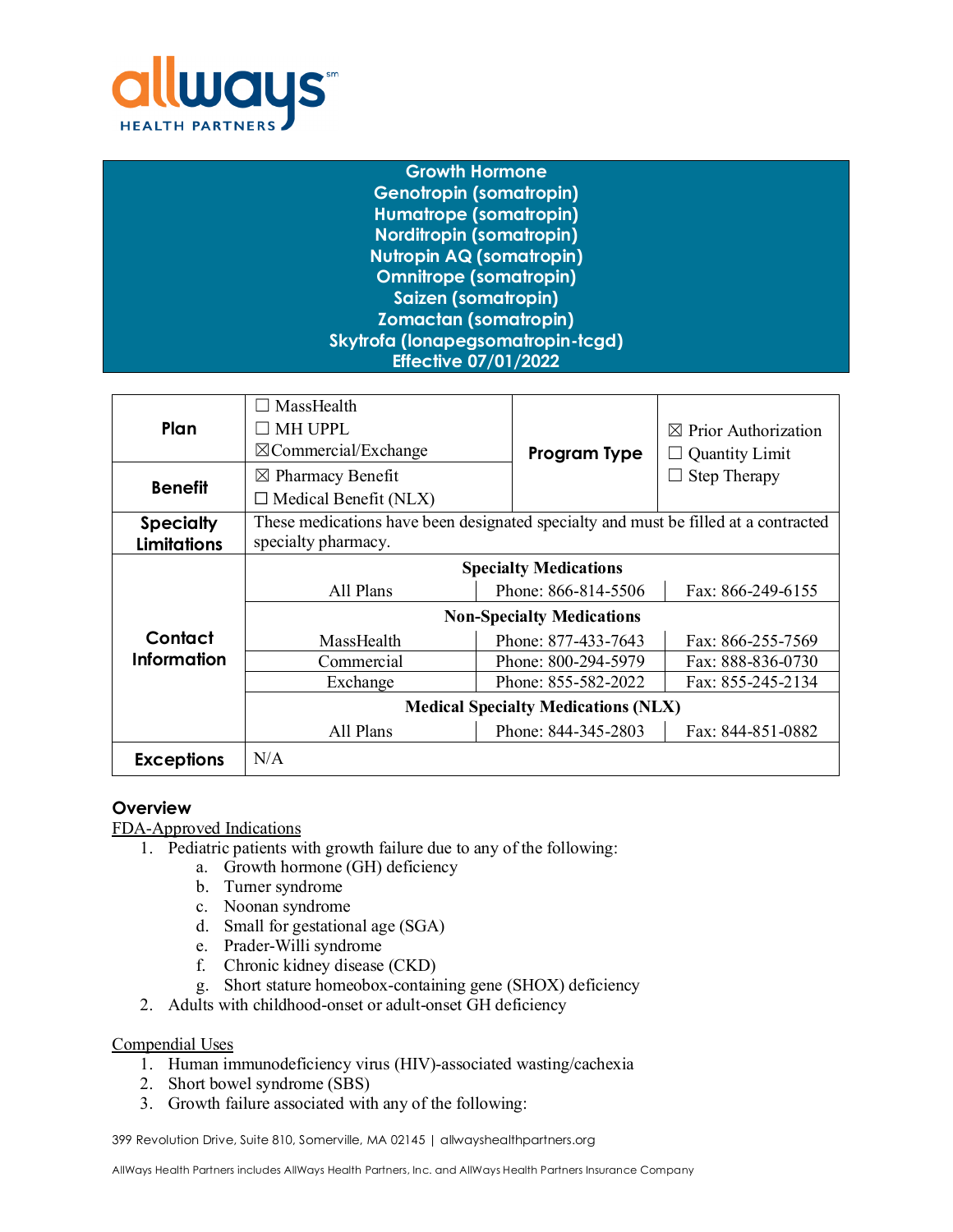

- a. Cerebral palsy
- b. Congenital adrenal hyperplasia
- c. Cystic fibrosis
- d. Russell-Silver syndrome

Note: Skytrofa is only FDA approved for pediatric growth hormone deficiency.

# **Coverage Guidelines**

Authorization may be reviewed for members new to AllWays Health Partners who are currently receiving treatment with the requested medication excluding when the product is obtained as samples or via manufacturer's patient assistance programs.

### **OR**

Authorization may be granted for members when ALL the following criteria are met, and documentation is provided:

# **Pediatric Growth Hormone (GH) Deficiency**

Member meets ONE of the following:

- 1. Member is a neonate or was diagnosed with GH deficiency as a neonate. Medical records must be available to support the diagnosis of neonatal GH deficiency (e.g., hypoglycemia with random GH level, evidence of multiple pituitary hormone deficiency, chart notes, or magnetic resonance imaging [MRI] results).
- 2. Member meets ALL of the following:
	- a. Member has EITHER:
		- i. Two pretreatment pharmacologic provocative GH tests with both results demonstrating a peak GH level < 10 ng/mL, OR
		- ii. A documented pituitary or CNS disorder (refer to Appendix A) and a pretreatment IGF-1 level > 2 standard deviations (SD) below the mean
		- b. For members  $\leq 2.5$  years of age at initiation of treatment, the pretreatment height is  $\geq$ 2 SD below the mean and growth velocity is slow
		- c. For members  $\geq$  2.5 years of age at initiation of treatment:
			- i. Pretreatment height is  $> 2$  SD below the mean and 1-year height velocity is > 1 SD below the mean, OR
			- ii. Pretreatment 1-year height velocity is  $> 2$  SD below the mean
	- d. Epiphyses are open

# **Small for Gestational Age**

Member meets ALL of the following:

- 1. Member meets at least one of the following:
	- a. Birth weight  $\leq 2500$  g at gestational age  $> 37$  weeks
	- b. Birth weight or length less than 3rd percentile for gestational age
	- c. Birth weight or length  $\geq 2$  SD below the mean for gestational age
- 2. Pretreatment age is  $\geq 2$  years
- 3. Member failed to manifest catch-up growth by age 2 (i.e., pretreatment height  $> 2$  SD below the mean)
- 4. Epiphyses are open

#### **Turner Syndrome**

Member meets ALL of the following: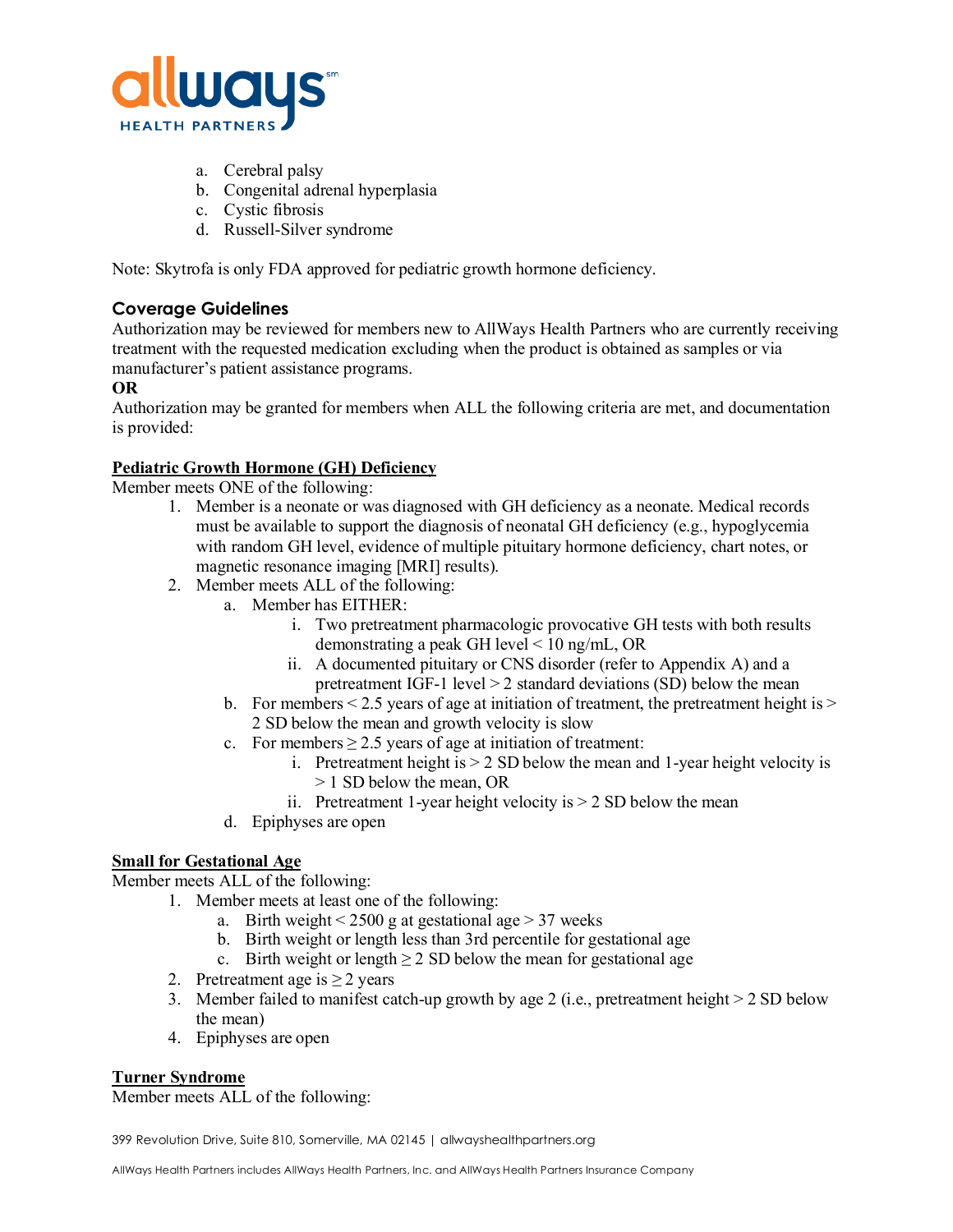

- 1. Diagnosis was confirmed by karyotyping
- 2. Patient's pretreatment height is less than the  $5<sup>th</sup>$  percentile for age
- 3. Epiphyses are open

# **Growth Failure associated with Chronic Kidney Disease, Cerebral Palsy, Congenital Adrenal Hyperplasia, Cystic Fibrosis, and Russell-Silver Syndrome**

Member meets ALL of the following:

- 1. For members  $\leq 2.5$  years of age at initiation of treatment, the pretreatment height is  $> 2$  SD below the mean and growth velocity is slow
- 2. For members > 2.5 years of age at initiation of treatment:
	- a. Pretreatment height is  $> 2$  SD below the mean and 1-year height velocity is  $> 1$  SD below the mean
	- b. Pretreatment 1-year height velocity is > 2SD below the mean
- 3. Epiphyses are open

### **Prader-Willi Syndrome**

Diagnosis of Prader-Willi Syndrome is confirmed by ONE of the following:

- 1. Deletion in the chromosomal 15q11.2-q13 region
- 2. Maternal uniparental disomy in chromosome 15
- 3. Imprinting defects of translocations involving chromosome 15

### **Noonan Syndrome**

Member meets ALL of the following:

- 1. Pretreatment height is  $> 2$  SD below the mean and 1-year height velocity is  $> 1$  SD below the mean OR pretreatment 1-year height velocity is > 2 SD below the mean
- 2. Epiphyses are open

# **Short Stature Homeobox-Containing Gene Deficiency (SHOX)**

Member meets ALL of the following:

- 1. The diagnosis of SHOX deficiency was confirmed by molecular or genetic analyses
- 2. Pretreatment height is > 2 SD below the mean and 1-year height velocity is > 1 SD below the mean OR pretreatment 1-year height velocity is > 2SD below the mean
- 3. Epiphyses are open

# **Adult GH Deficiency**

Member meets ONE of the following:

- 1. Member has had 2 pretreatment pharmacologic provocative GH tests and both results demonstrated GH levels < 5 ng/mL, unless the agent is Macrilen in which case a GH level of less than 2.8 ng/ml confirms the presence of adult GHD
- 2. Member has had 1 pretreatment pharmacologic provocative GH test that demonstrated a GH level < 5 ng/mL AND has a pretreatment IGF-1 level that is low for age and gender, unless the agent is Macrilen in which case a GH level of less than 2.8 ng/ml confirms the presence of adult GHD
- 3. Member has a structural abnormality of the hypothalamus or pituitary (refer to Appendix A) and  $\geq$  3 documented pituitary hormone deficiencies (refer to Appendix B)
- 4. Member has childhood-onset GH deficiency and a congenital abnormality of the hypothalamus or pituitary (refer to Appendix A)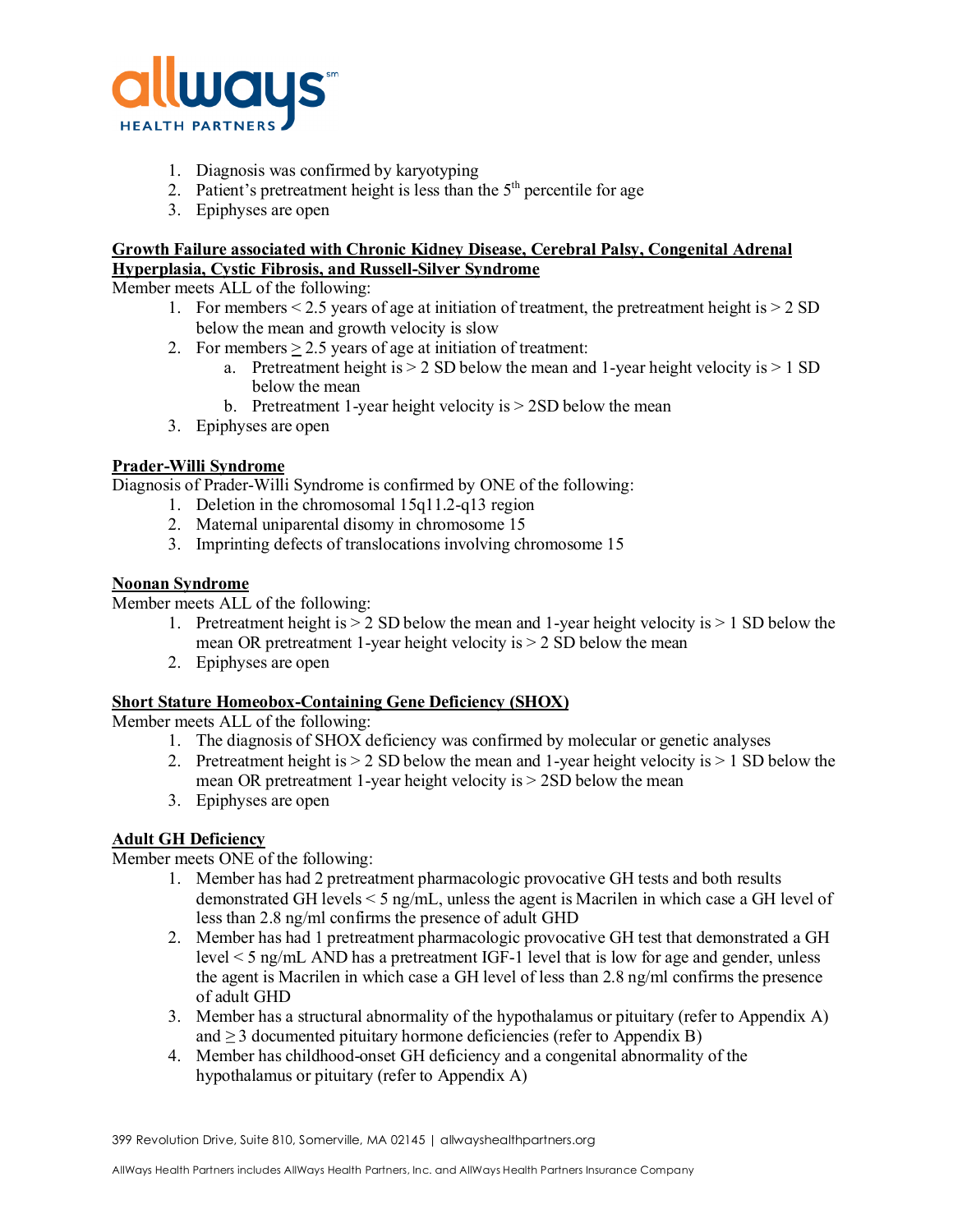

# **HIV-Associated Wasting/Cachexia**

Member meets ALL of the following:

- 1. Member has trialed and experienced a suboptimal response to alternative therapies (e.g., cyproheptadine, dronabinol, megestrol acetate or testosterone if hypogonadal) or contraindication or intolerance to alternative therapies
- 2. Member is currently on antiretroviral therapy
- 3. BMI is less than 18.5 kg/m<sup>2</sup> prior to starting therapy with growth hormone (see Appendix C)

# **Short Bowel Syndrome**

Member meets ALL of the following:

- 1. Member depends on intravenous (IV) parenteral nutrition
- 2. GH will be used in conjunction with optimal management of SBS

### **Continuation of Therapy**

Reauthorization requires physician documentation of continued medical necessity and the following Diagnosis-Specific criteria:

- 1. **For Pediatric GHD, Turner Syndrome, Noonan Syndrome, CDK, SGA, SHOX deficiency, Congenital Adrenal Hyperplasia, Cerebral Palsy, Cystic Fibrosis and Russel-Silver Syndrome:** 
	- a. Epiphyses are open (confirmed by X-ray or X-ray is not available)
	- b. Member's growth rate is  $> 2$  cm/year unless there is a documented clinical reason for lack of efficacy (e.g., on treatment less than 1 year, nearing final adult height/late stages of puberty)
- 2. **Prader-Willi Syndrome (PWS):** documentation indicating member's body composition and psychomotor function have improved or stabilized in response to GH therapy.
- 3. **For Adult GHD:** Initial criteria is met
- 4. **HIV-Associated Wasting/Cachexia:** 
	- a. Member is diagnosed with HIV-associated wasting/cachexia
	- b. Member is currently on antiretroviral therapy.
	- c. Member is currently receiving treatment with growth hormone excluding obtainment as samples or via manufacturer's patient assistance programs
	- d. Current BMI is less than  $27 \text{ kg/m}^2$  (see Appendix C).

#### **Limitations**

- 1. Initial approvals will be varied based on the treatment:
	- a. **For Short Bowel Syndrome,** approvals will be for up to 8 weeks
	- b. **For HIV-Associated Wasting/Cachexia,** approvals will be for up to 12 weeks.
	- c. **For ALL other indications,** approvals will be for up to 12 months.
- 2. Reauthorizations will be varied based on the treatment:
	- a. **For HIV-Associated Wasting/Cachexia,** approvals will be for up to 12 weeks.
	- b. **For ALL other indications,** approvals will be for up to 12 months.
	- c. Treatment for Short Bowel Syndrome past 8 weeks has not been studied and will be reviewed on a case by case basis.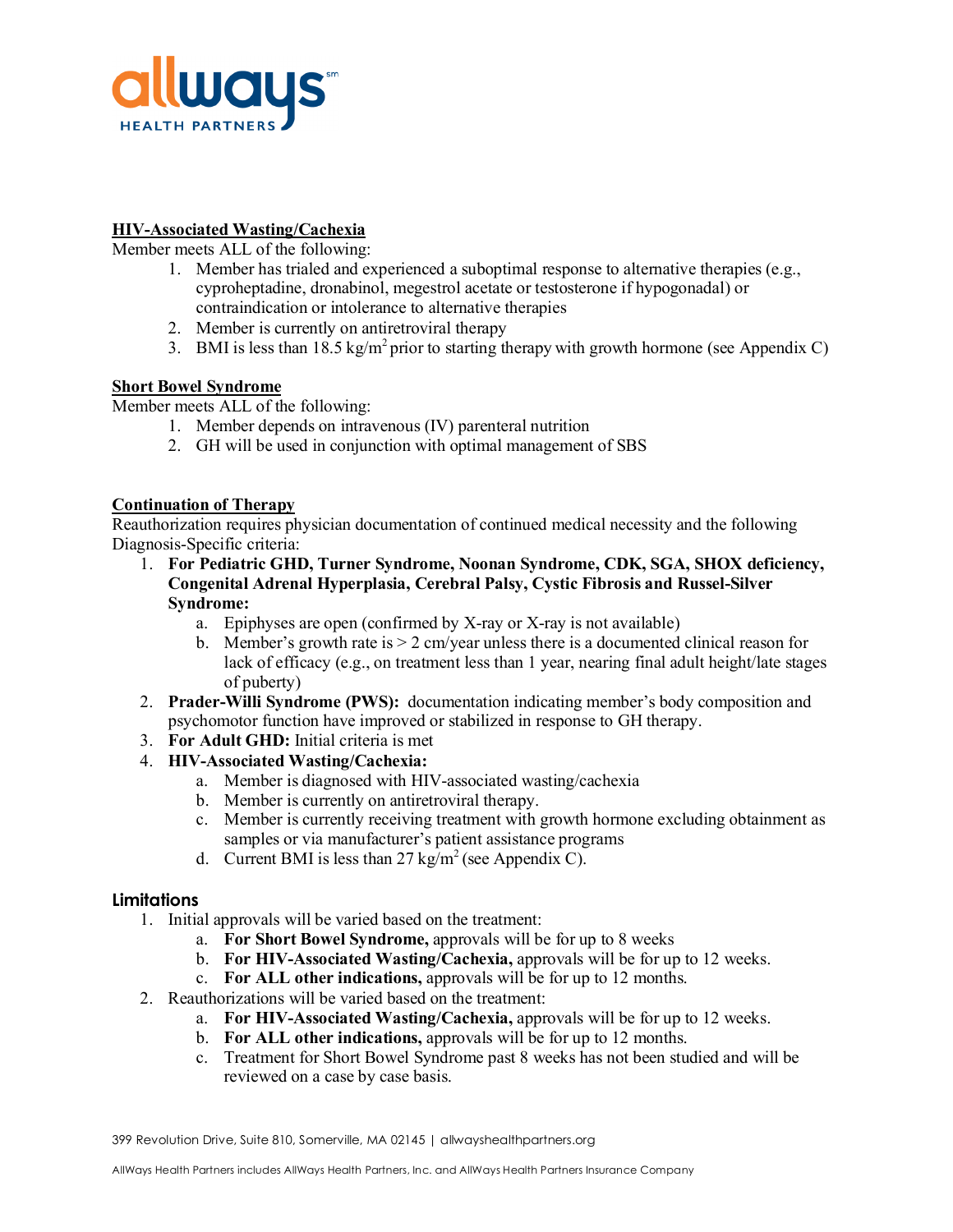

# **Appendix**

### **Appendix A: Examples of Hypothalamic/Pituitary/CNS Disorders**

- 1. Congenital genetic abnormalities
	- a. Known mutations in growth-hormone-releasing hormone (GHRH) receptor, GH gene, GH receptor, or pituitary transcription factors
- 2. Congenital structural abnormalities
	- a. Optic nerve hypoplasia/septo-optic dysplasia
	- b. Agenesis of corpus callosum
	- c. Empty sella syndrome
	- d. Ectopic posterior pituitary
	- e. Pituitary aplasia/hypoplasia
	- f. Pituitary stalk defect
	- g. Anencephaly or prosencephaly
	- h. Other mid-line defects
	- i. Vascular malformations
- 3. Acquired structural abnormalities (or causes of hypothalamic/pituitary damage)
	- a. CNS tumors/neoplasms (e.g., craniopharyngioma, glioma, pituitary adenoma)
	- b. Cysts (Rathke cleft cyst or arachnoid cleft cyst)
	- c. Surgery
	- d. Radiation
	- e. Chemotherapy
	- f. CNS infections
	- g. CNS infarction (e.g., Sheehan's syndrome)
	- h. Inflammatory lesions (e.g., autoimmune hypophysitis)
	- i. Infiltrative lesions (e.g., sarcoidosis, histiocytosis)
	- j. Head trauma/traumatic brain injury
	- k. Aneurysmal subarachnoid hemorrhage

#### **Appendix B: Pituitary Hormones (Other than Growth Hormone)**

- 1. Adrenocorticotropic hormone (ACTH)
- 2. Antidiuretic hormone (ADH)
- 3. Follicle stimulating hormone (FSH)
- 4. Luteinizing hormone (LH)
- 5. Thyroid stimulating hormone (TSH)
- 6. Prolactin

#### **Appendix C: Calculation of BMI**

| $BMI =$                    | Weight (pounds) $x$ 703        | Weight (kg)                     |
|----------------------------|--------------------------------|---------------------------------|
|                            | [Height (inches)] <sup>2</sup> | [Height $(m)$ ] <sup>2</sup>    |
| <b>BMI</b> classification: | Underweight                    | $< 18.5 \text{ kg/m}^2$         |
|                            | Normal weight                  | $18.5 - 24.9$ kg/m <sup>2</sup> |
|                            | Overweight                     | $25 - 29.9$ kg/m <sup>2</sup>   |
|                            | Obesity (class 1)              | $30 - 34.9$ kg/m <sup>2</sup>   |
|                            | Obesity (class 2)              | $35 - 39.9$ kg/m <sup>2</sup>   |
|                            | Extreme obesity                | $\geq$ 40 kg/m <sup>2</sup>     |